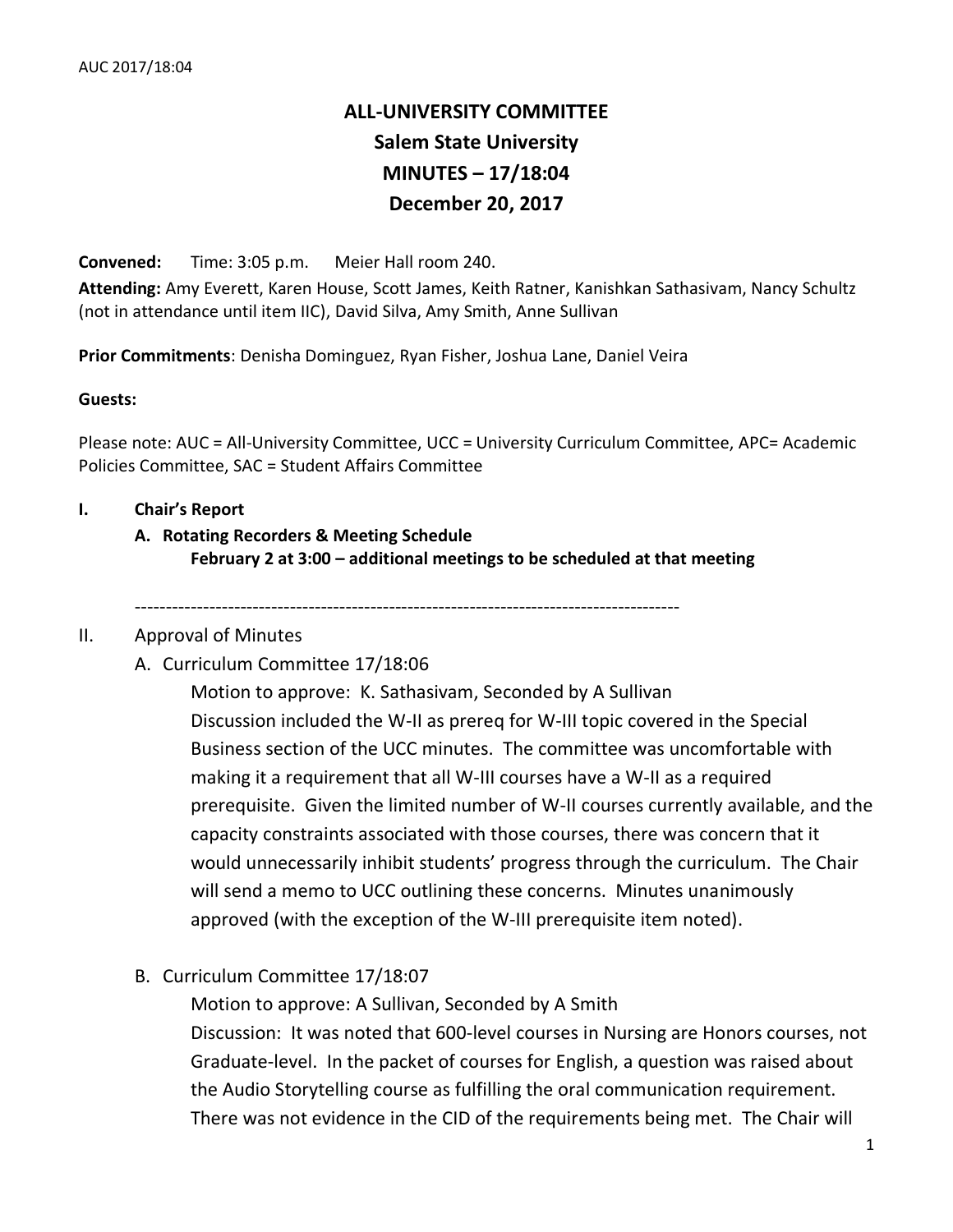send a note to the Curriculum Committee asking for clarification (it was acknowledged that this may mean that the course will not be approved for Oral Communication in time for Fall 2018, delaying it until Spring 2019). Unanimously approved.

# C. Curriculum Committee 17/18:08

Motion to approve: A Sullivan, Seconded by A Smith Discussion: The special business section was discussed at length, with updates on what occurred being given (re: student groups request for information on DPDS designation). Two primary issues were outlined: (1) the university's rules regarding governance – when are documents submitted made public? Should they be protected during the deliberation process? It was generally thought that this required discussion by a bigger group than the AUC committee; (2) BBPs involvement in the Governance process was questioned. Students have the right, through SGA, to appoint members to Governance committees, and it was asserted that BBP should request such appointment in the future if they want to have a formal role in the vetting of these courses. It was noted, however, that membership on committees is not for only one piece of the committee's work; students appointed to the Curriculum Committee, for example, would be expected to fully participate in all of the committee's work, not just that related to DPDS designation.

It was asserted several times that context is important for many governance documents, and the preference would be to be able to provide that context to those who are requesting documents. It was also acknowledged, however, that as a public institution, we would also be required on FOIA regulations to provide documents to anyone who requested them formally.

Some discussion about the role of the Faculty Fellows for DPDS also occurred.

The Chair will speak with other contract committee chairs and with MSCA leadership to see if there is a desire to sponsor a forum to discuss issues related to how public governance documents should be, and at what stage of their submission.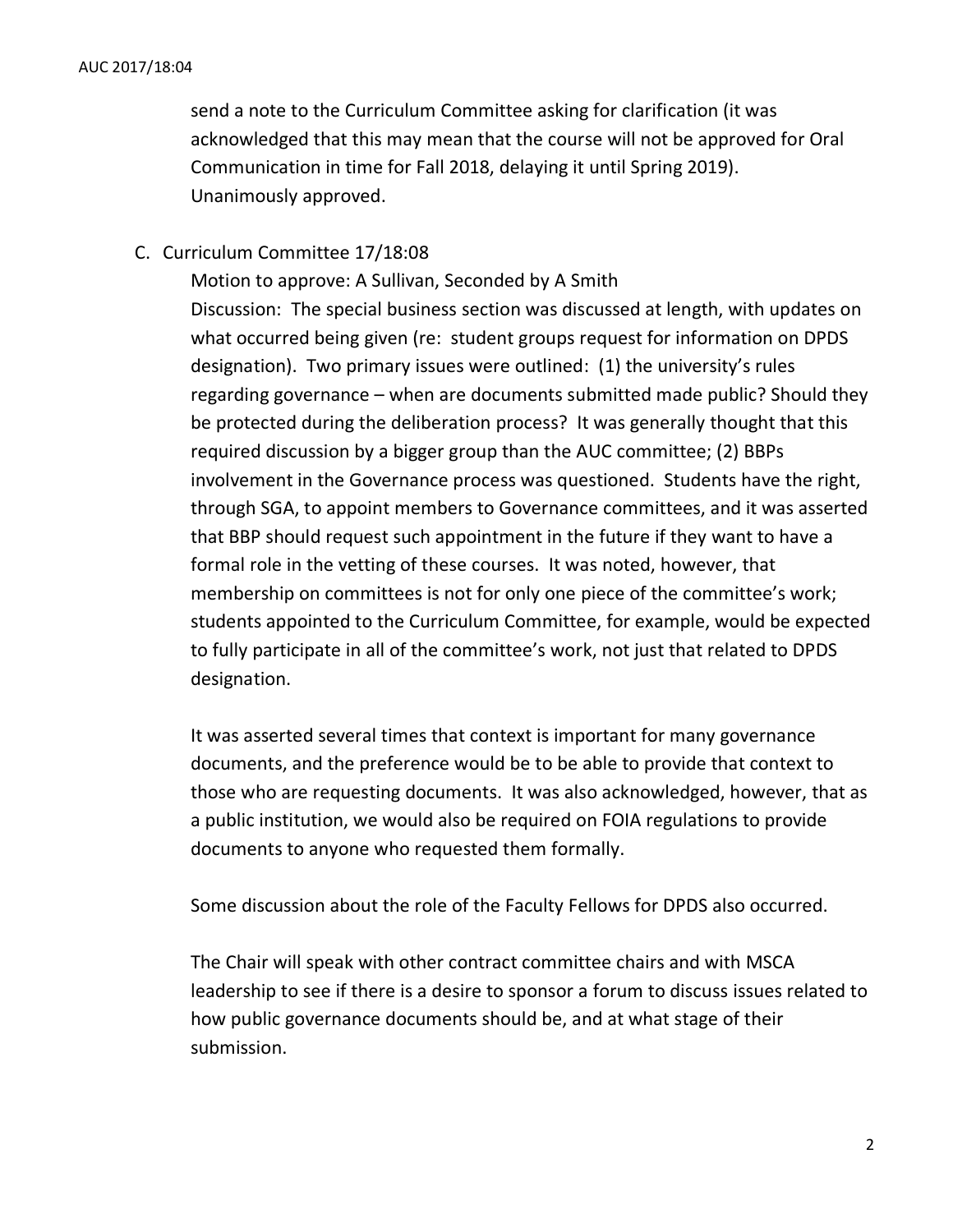Special thanks was called out for the members of the Curriculum Committee for their marathon meeting before the end of the calendar year.

Unanimously approved.

D. Academic Policies Committee 17/18:04

Motion to approve by A Smith; seconded by K Ratner No discussion. Unanimously approved.

- E. Academic Policies Committee 17/18:05 Motion to approve by N Schultz; seconded by A Smith No discussion. Unanimously approved.
- F. Student Affairs 17/18:02

Motion to approve by A Sullivan; seconded by A Everett Question: Did the joint convening of APS and SAC occur? (not sure) No other discussion. Unanimously approved.

## III. Old Business

The committee met with President Keenan at its last meeting. The chair noted that he thought the meeting went well and that he appreciated the president's candid comments. There was no other discussion of this topic.

The issue of the 55-credit hour rule was discussed, noting that the item had been tabled/pulled by the APC at this time.

The issue of the status of the "library committee" was discussed. It was noted that it is believed that it was created through an impact bargaining action in the late-70s or early-80s. Neither the MSCA or the Academic Affairs Office have been able to locate the original document, but have been able to find references to it in other documents. It was decided that next steps would be for the Provost to draft a memo acknowledging a mutual understanding, then perhaps work on impact bargaining a newer arrangement.